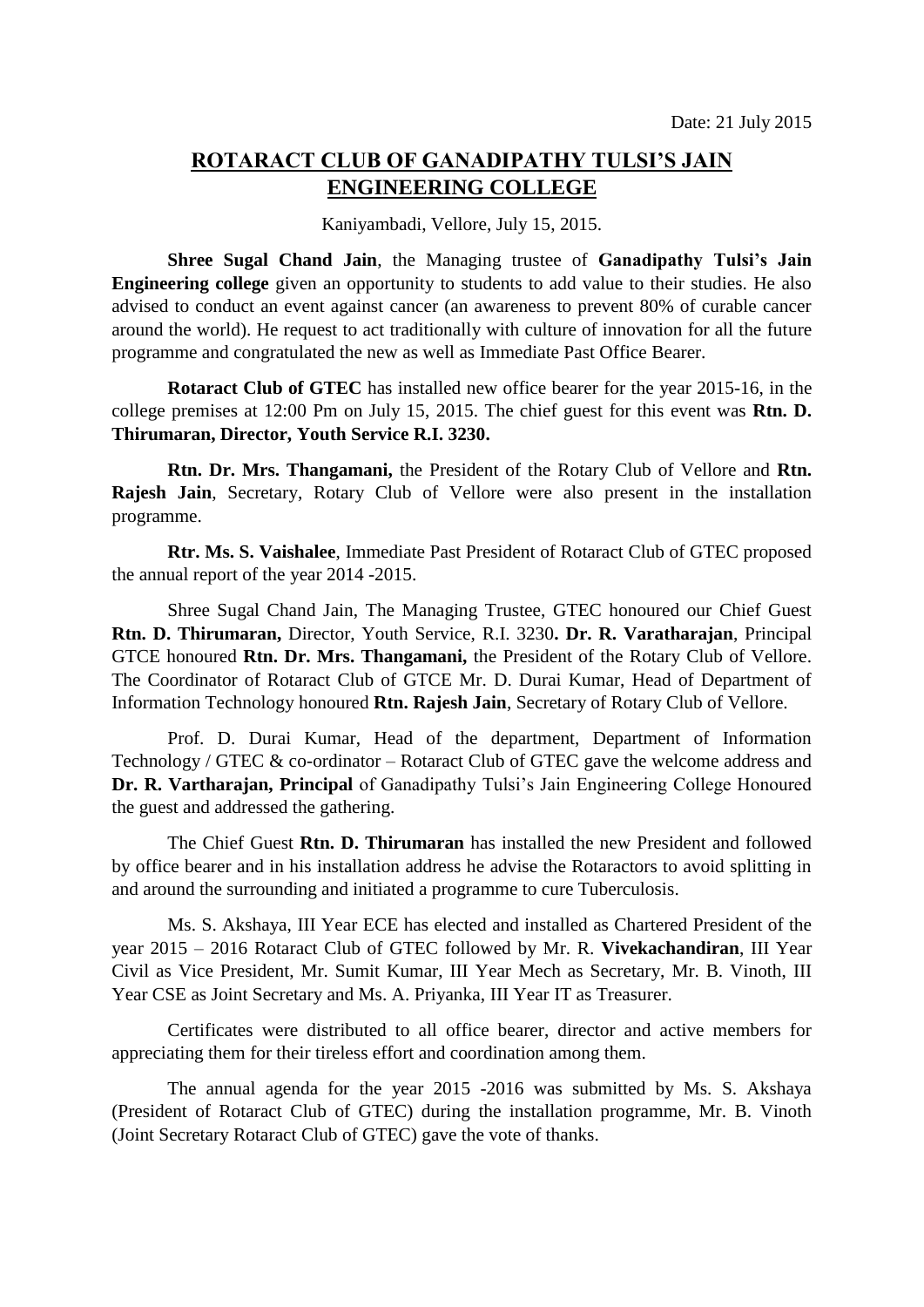Prof.D.Durai Kumar, coordinator, Rotaract Club of GTEC has organized this installation of Rotaract Club of GTEC 2015 – 2016.

## **Photographs:**